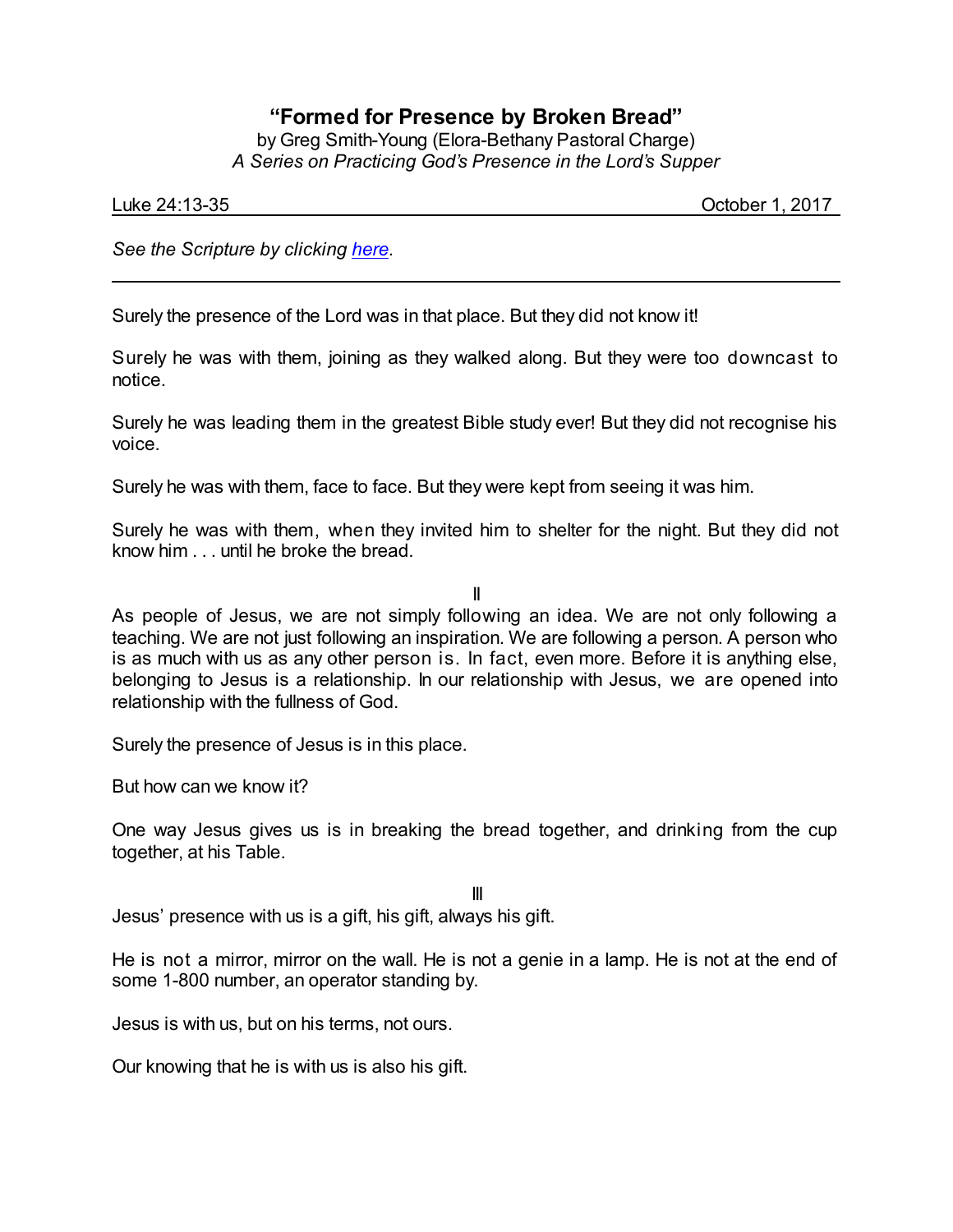I can pray as hard as I can to know his presence. I can fill my mind with the greatest thoughts about his presence. I can try to walk his ways faithfully. I can try to give my heart fully. I can sit in silence. I can sing with exuberance. All are good.

Yet I know Jesus is with me, only because he wants me to know.

They did not know Jesus was with them, those two walking along the road. They had seen him countless times, in the flesh. They had heard those rumours of his resurrection that day. Yet even when they were talking about him, and even when they were listening to him, they did not know it was him. Why?

*"They were prevented from recognizing him."*

Grammar-experts call that the "divine passive." <sup>1</sup> Something was done to them: *"They were prevented. . . ."* Who did the preventing?

*"They were prevented,"* that is, until Jesus took the bread, blessed and broke it, and gave it to them. Then, "*their eyes were opened. . . ."*

It was Jesus' gift, them knowing that he was with them.

 $\mathsf{N}$ 

We call it different things: Lord's Supper, Eucharist, Holy Communion, Mass, and so on. His Table is a gift Jesus gives us. It is a vital way we know his presence. Not by magic hocus-pocus, but because Jesus chooses to become known when eat the bread and drink the wine.

In our first centuries when we were a minority movement, we met in each others' homes.<sup>2</sup> Our gatherings were in the same places we were doing daily life. We shared the bread and wine, often as part of a full meal. The home might be large or small, ornate or simple. Sometimes we met in secret. Was Jesus there at his Table? Yes, many people bore witness to that.

When Christianity became legal, then privileged, we moved mainstream. And we moved our worship into specially designated buildings. The church got churches! The Lord's Table became a special thing in a special place, managed by an officially sanctioned expert. Those were centuries of great growth, success, wealth and power. Was Jesus still at his Table? Yes, many people bore witness to that.

For the divine passive a general concept in writing, see [www.dailywritingtips.com/divine-passive-voice](https://www.dailywritingtips.com/divine-passive-voice/). And for a helpful reflection on its use in the Bible check out this blog post: [www.harvardichthus.org/2015/03/the-gift-of-the-passive-divine](http://www.harvardichthus.org/2015/03/the-gift-of-the-passive-divine/)

<sup>&</sup>lt;sup>2</sup> David E. Fitch, Faithful Presence: Seven Disciplines that Shape the Church for Mission (Downers Grove: InterVarsity 2016), 50. I've adapted this historic overview from his discussion on pp. 65-67.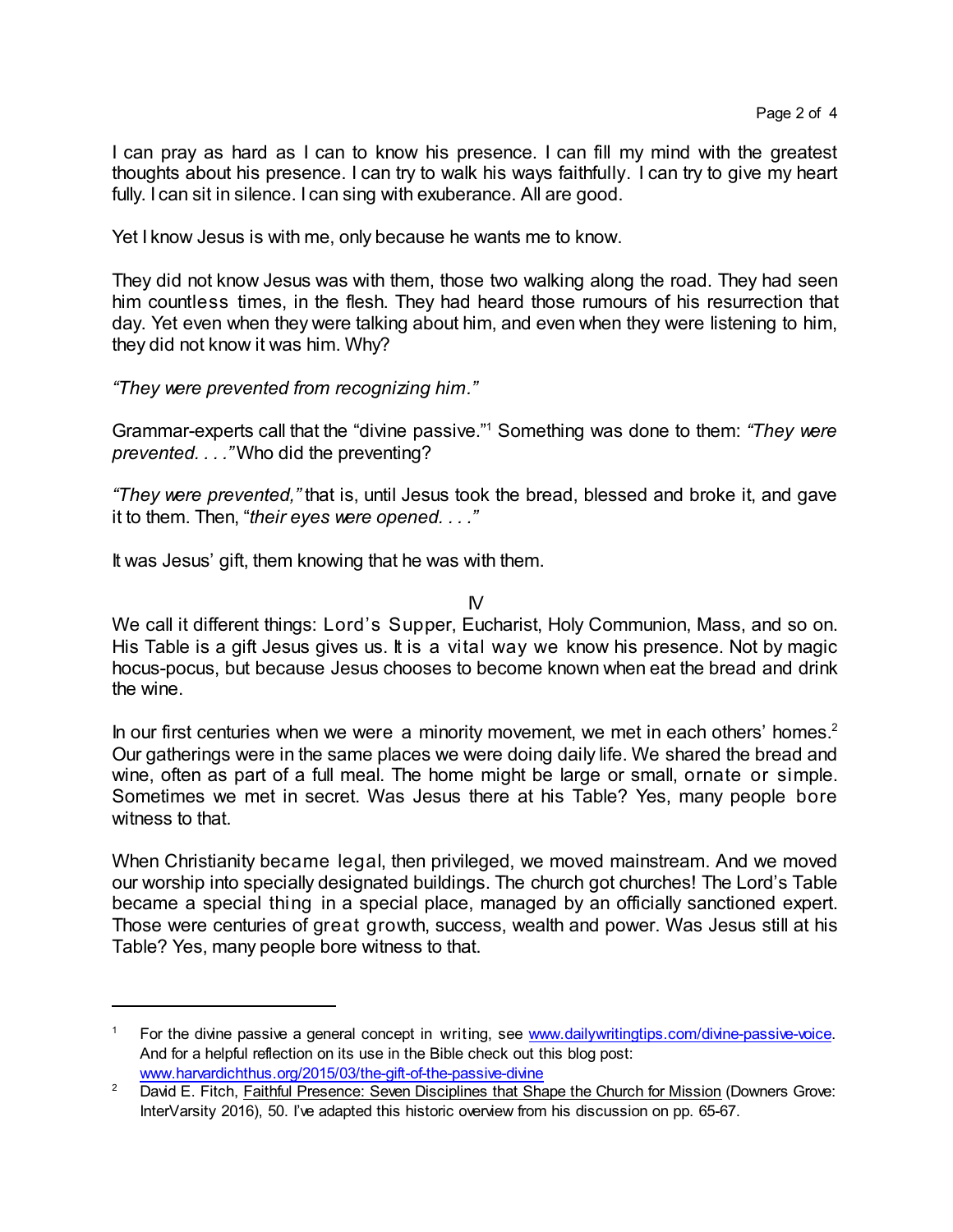Over more generations, thinking about Jesus' presence focused increasingly on the things of Communion themselves. Real bread and real wine, obviously. Really Jesus' body? Really Jesus' blood? Jesus is really here, most of us agreed. (Even we Protestants!) What we argued about is how Jesus is here, at his Table. The Table itself became broken as we fought over it. Amid this furious controversy, was Jesus still at his Table? Yes, many people bore witness to that.

More recently, worry about alcoholism (and with thanks to Mr. Welch), led many to switch from wine to grape juice. Knowing about germs, and enamoured with efficiently, we started using individual glasses and finely cut bread. Quick, clean and safe. [Okay, that's too much!]

How we've shared Jesus' Meal sure has changed! Is he still at his Table? Yes, many of us bear witness to that.

You've noticed the Table this morning.<sup>3</sup> It feels weird, doesn't it. As we celebrate Jesus' meal today, notice if the Table being here changes your sense of Jesus' Meal.

Imagine if our whole worship space was built differently. What if the Table was always in the midst of us all, with our seating curved around it. We'd see each other by looking over Jesus' Table. Would that change our experience of Communion? Would Jesus still be present? Of course, it's not up to us. Jesus' presence is alway a gift. Still, based on past experience, I think he would be.

V

Why the Table, though? Is Jesus any more present here than in other places?

A theologian, Stanley Hauerwas, said this:

*I have no doubt that Jesus is present by His Spirit at work in the world outside the church, yet the church, the gathering around the Eucharist, is the one place where we knowHe is present. And so it is here where we learn to recognize Jesus and his work from whence we can move into the world and see him clearly there as well. 4*

So we don't come around Jesus' Table because it is the only place, or one of the few places he is. Jesus is everywhere the Kingdom of God's Heaven is breaking into the world.

Coming to the Table is vital because in this event of sharing in his body broken and blood poured together, we are fundamentally formed by Jesus' presence. Then, because he has so changed us, we can go, knowing and responding to his presence elsewhere. This

<sup>3</sup> Instead of its usual place on the raised chancel (where only the minister and choir regularly go), I moved it to the floor, in front of the first pew.

<sup>&</sup>lt;sup>4</sup> Fitch quotes this from memory and is unsure of the source. See Fitch, 215 note 4.